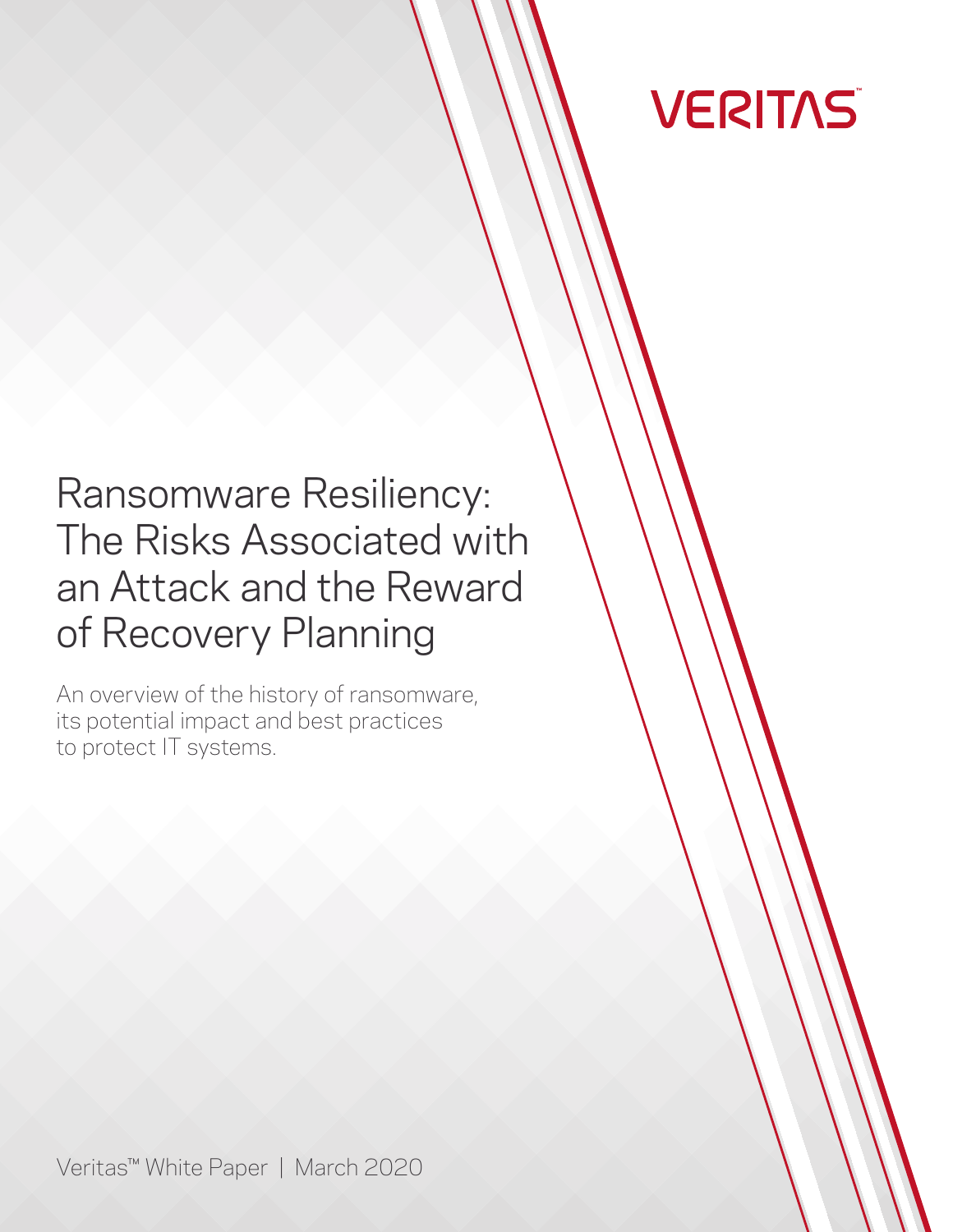# Contents

| Executive Summary research and contact the contract of the contract of the contract of the contract of the contract of the contract of the contract of the contract of the contract of the contract of the contract of the con |  |
|--------------------------------------------------------------------------------------------------------------------------------------------------------------------------------------------------------------------------------|--|
|                                                                                                                                                                                                                                |  |
|                                                                                                                                                                                                                                |  |
|                                                                                                                                                                                                                                |  |
| Defining Backup Recovery Best Pratices for your Organization (b) and (b) and (b) and (b) and (b) and (b) and (b) and (b) and (b) and (b) and (b) and (b) and (b) and (b) and (b) and (b) and (b) and (b) and (b) and (b) and ( |  |
|                                                                                                                                                                                                                                |  |
|                                                                                                                                                                                                                                |  |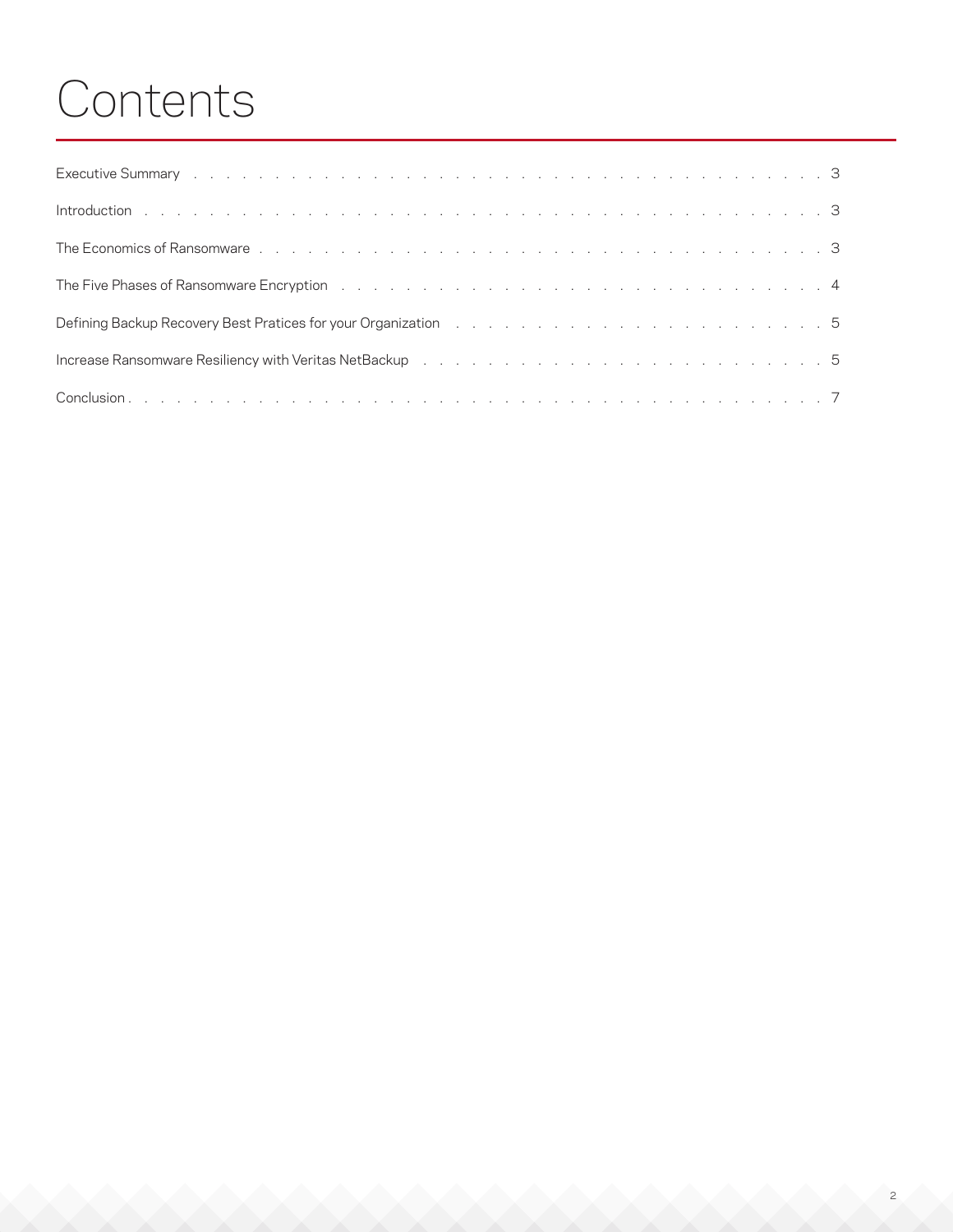#### <span id="page-2-0"></span>**EXECUTIVE SUMMARY**

Ransomware attacks are on the rise. According to Cybersecurity Ventures, ransomware will cost organizations across the globe over \$20 billion by 2021, with general cybercrime expected to make a \$6 trillion impact—estimates including costs associated with restoring data and infrastructure as well as the often-hidden expenses of mitigating the social damage of an attack.

Ransomware is the fastest-growing global malware threat and one that often catastrophically impacts an organization, accounting for the majority of extortion-based events and causing billions of dollars in losses for organizations around the world today. It has the potential to disrupt all organizations using computing infrastructure—whether on-premises, managed by a third-party, virtual or in the cloud.

Typical attack vectors include email phishing schemes, malvertising and unabated vulnerabilities. Once ransomware gains access to an organization, it can spread and corrupt data across networked systems. The data at risk can include daily transactional information and operating systems, system configurations and even backup and cloud-based data. When systems are infected and storage encrypted as a result of ransomware, enterprises have the choice to pay the ransom, hoping their data will be preserved, or recover and rebuild. Either situation is fraught with risk because access to data is never guaranteed and there is the potential to be retargeted by cybercriminals. According to a survey by CyberEdge Group, of the 38.7 percent of respondents who agree to pay a ransom, less than half were able to recover files using the tools provided.

Fortunately, properly protected and secured backup systems can be used to restore data and infrastructure to a known good state prior to a ransomware event. Those of us at Veritas have supported this recovery approach with numerous NetBackup™ customers, including one hit by DoppelPaymer, a crypto-locker ransomware. The organization's administrator indicated all tapes inside the library had been erased, but in collaboration with Veritas Support, the on-site IT team was able to recover data and infrastructure from protected backups. Although the solution proved successful, it would have been less tumultuous if the organization had a tested, reliable ransomware recovery plan in concert with ongoing information security risk assessments.

#### **INTRODUCTION**

The concept of ransomware was first introduced at an international AIDS medical conference in 1989 and was known as the "AIDS Trojan," distributed to attendees by way of 20,000 5.25-inch floppy disks. Participants' computers were infected, although the virus lay dormant for 89 reboots of the computer; on the 90th reboot, a warning indicated files had been encrypted and payment was required to unlock the systems. Today, ransomware is much more pernicious, with prominent economic and social costs.

And the effects of ransomware go beyond data loss. The Vanderbilt University Owen Graduate School of Management shows these data breaches can cause injury and even death. A recent study by the school demonstrated a striking impact to hospitals in particular, showing 36 fatalities per 10,000 heart attacks that could have been prevented had systems not been infected. In a critical care unit, it can take an additional 2.7 minutes for suspected heart attack victims to receive an EKG. Those additional 2.7 minutes coupled with the necessary rerouting of patients shows ransomware presents life-threatening consequences. In England, the WannaCry attacked against the National Health Service (NHS) forced the cancellation of thousands of appointments and operations across five regional hospitals. It required almost a year to fully assess the damage the attack caused to systems and individual health costs.

## **THE ECONOMICS OF RANSOMWARE**

A leading objective of cybercriminals is to profit from infected systems. The profit they make largely depends on the willingness of those attacked to pay the ransom—a decision often guided by several factors:

- 1. The severity of the breach, including the number and value of impacted applications or files.
- 2. The length of time the malware has been active in the environment.
- 3. The efficiency of the backup and security teams to roll back to the point of the breach.
- 4. The ability to get the decryption codes to successfully regain access to data.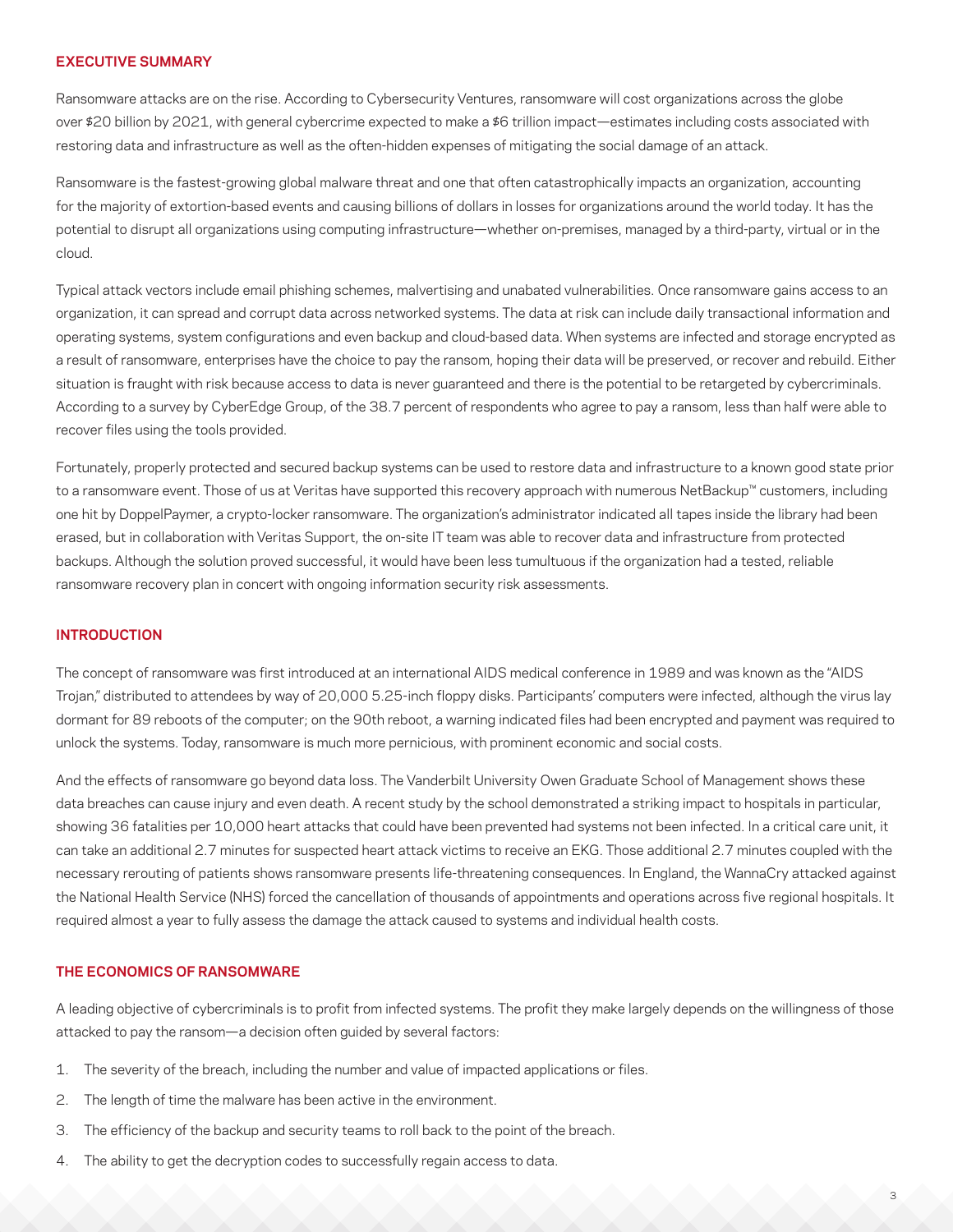<span id="page-3-0"></span>Additionally, it's important to understand the economics of ransomware and the perpetrator's motivation to target a particular enterprise, which can be represented that the maximum amount a particular victim is willing to pay to recover files is defined by (vi) the willingness of person (i), to pay. For example, an organization that values files at \$10,000 and trusts the criminals would have a vi = 10,000, while an organization valuing files at \$20,000 with low confidence in the return of the encryption key or with confidence in a recovery by backup or file sanitation may have a vi = 0. The profit then be summarized as N=∑ Ni=1 (pi-c)1i-F, where N is the number of people attacked, pi is the ransom asked of the organization I, c is the cost of dealing with any ransom money, 1i is an indicator variable that takes value 1 if  $pi \leq v$ i and 0 otherwise and F is the fixed cost of operating the malware.

Ransomware criminals look for targets of least resistance with the greatest return on investment (ROI). This formula makes it clear-: ilf the vi = 0, there is little economic value to pursue an attack given the limited ROI of an organization with strong cybersecurity and a hardened backup environment.

One challenge for law enforcement when it comes to ransomware is the emergence of cryptocurrency. The cryptocurrency Bitcoin has played a fundamental role in the proliferation of ransomware, allowing easy money transfers with limited traceability. These characteristics provide cybercriminals with a powerful tool to profit from their crimes, using Bitcoin to defeat the known control measures to trace, track and stop payment. Bitcoin is currently the most popular cryptocurrency, but there is a continuous stream of new options, some of which claim to provide full anonymity and untraceability, making law enforcement efforts to follow the flux of money almost impossible.

# **THE FIVE PHASES OF RANSOMWARE ENCRYPTION**

There are generally considered to be five phases of ransomware encryption, from the breach or Infection (Phase 1) of a cooperate environment to User Notification/Settlement and Remediation (Phase 5). Hospitals are given a slightly different set of phases as they are unduly prone to ransomware.



Phase 1 - Infection: Initial entry into the system by means of spam email, phishing attack or an exploit kit—readily available on the Dark Web. During this phase, the vulnerabilities of systems and users are exploited. Lapses in user awareness and training as well as failures to follow corporate security policies provide the ransomware entrance into the computing infrastructure.



Phase 2 - Delivery: Persistence mechanisms are established. These mechanisms alter registry keys to protect the ransomware, hiding it and permitting self-restart even after a system shutdown. This phase enables the ransomware to encrypt files at a later date without requiring additional actions on the part of the user or ransomware command-andcontrol center.



Phase 3 – Backup Attack: This is a self-defense mechanism for the ransomware to ensure its effectiveness and to facilitate payment. CryptoLocker and Locky, two ransomware variants, execute commands to remove all shadow copies from infected systems. Other variants search for folders holding backup files and remove them.



Phase 4 - Encryption: During this step, encryption keys are established on the local system. Early forms of ransomware included the encryption keys as part of the application, making it easy for security teams to identify the key and unencrypt information. Today, encryption keys are not supplied with the application, and the time to recover files varies based on computing infrastructure characteristics such as file size, network characteristics and number of connected devices.



Phase 5 – User Notification/Settlement and Remediation: The ransomware notifies the user of infection, demands payment and presents instructions for payment. Generally, the user is given a timeframe for payment, with escalating penalties/ransom for not paying. After the ransom is paid, the ransomware frequently attempts to remove evidence of its presence that may be identified by forensic investigators.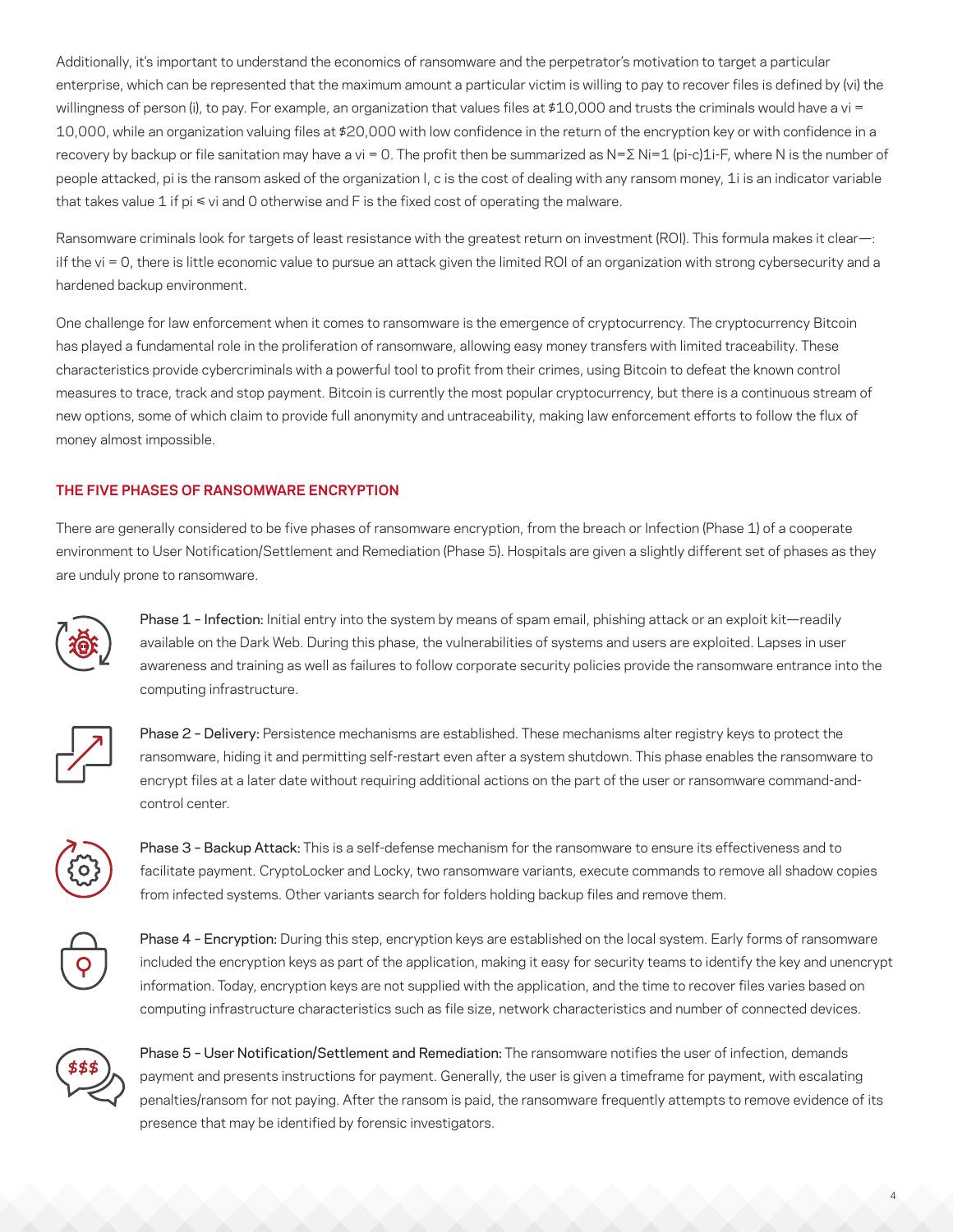<span id="page-4-0"></span>With the AIDS Trojan, the encryption algorithm was primitive and security professionals were able to remediate the ransomware quickly. Over time, ransomware has become more sophisticated, with improved coding techniques including a combination of shared-secret traditional encryption using fast algorithms, such as the Triple Data Encryption Algorithm and Advanced Encryption Standards, along with a public-key system that encrypts the encryption key so it cannot be found. This methodology has two basic paths:

1. Using a command-and-control system to provide the public key to use to encrypt the shared-secret encryption key.

2. Embedding the public key into the application itself.

In the former case, the encryption cannot be truly secured (for example, by encrypting the shared-secret encryption key) until the system can connect with the command-and-control center, whereas in the latter case, all attacked systems will share the same public key. Once the private key is provided to users who have paid the ransom, the private key can then be shared for others attacked similarly. In fact, investigators have discovered that the system is tagged with a unique identifier given to the user for payment of the ransom.

# **DEFINING BACKUP RECOVERY BEST PRACTICES FOR YOUR ORGANIZATION**

Having a reliable backup and recovery solution is the most vital step toward building a reliable ransomware prevention plan. Today, companies often rely on several backup paradigms, including traditional backup as well as replication and continuous data protection (CDP). Each of these methods is valuable for creating copies of data, and in the case of replication, moving copies to local or remote storage—a notable benefit in the effort to create distance, or air gap, between backup data and the organization's network.

However, each backup paradigm has pros and cons that organizations must consider when developing a ransomware recovery plan. With replication, data is often replicated in real time, reproducing the ransomware virus as part of the process. By defining frequency, timing and storage parameters for replication guided by the goal of protecting data in the case of an attack, organizations can ensure a dependable, network-disconnected version of backup data exists.

CDP supports point-in-time and version-based file recovery by taking periodic or timed snapshots, giving organizations the ability to roll back to a time prior to the ransomware attack. CDP has the disadvantage of using significant disk space due to the number of managed snapshots, although it may be a small price to pay for ready ransomware recovery.

Organizations also benefit from setting standards for a recovery point objective (RPO) and recovery time objective (RTO). RPO defines a company's loss tolerance, or the amount of data that can be lost before significant harm is done to the business. The objective is expressed as a time measurement from the loss event to the most recent preceding backup. RTO refers to how much time an application can be down without causing significant damage to the business. Some applications can be down for days without significant consequences, but many cannot. Both metrics play an important role in developing a baseline from which an organization can build a ransomware recovery plan that addresses the needs of the business while remaining attentive to its IT realities.

# **INCREASING RANSOMWARE RESILIENCY WITH VERITAS NETBACKUP**

NetBackup inhibits the potential devastation caused by a ransomware attack and supports the ready, reliable recovery of data. Even when cybercriminals have targeted backup software and appliances, NetBackup enables users to restore a valid copy of data from a known point in time to months or even years in the past, depending on configuration and retention rate.

With NetBackup, the organization can use incremental backups to identify a sudden, unexpected increase in the change rate, which can indicate an undetected ransomware attack. As ransomware begins to encrypt data on a host system and over the network, it is modifying those files. NetBackup tracks backup metadata over time, and this data can be mined and compared to historical patterns to support the early flagging of a ransomware attack—even notifying backup and security administrators of the shift.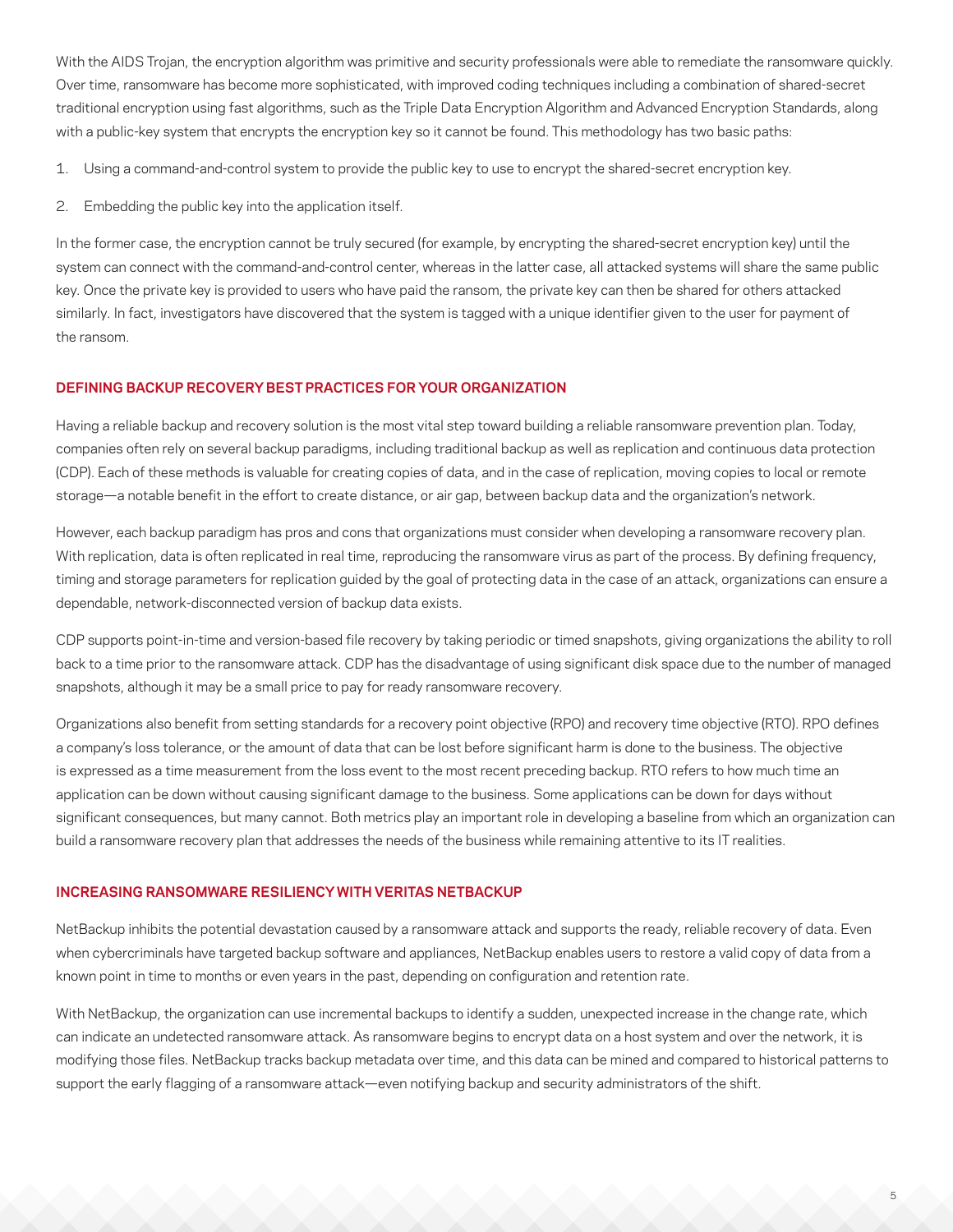# Here's how your organization can use NetBackup to build a robust ransomware recovery plan:



1. Secure physical access to the production NetBackup server and/or Appliance—Physical security of the backup server is the first line of defense in protecting backups. Limit physical access to the backup server environment, and when possible, segregate your backup environment from your production environment.



2. Harden and protect the NetBackup Master servers—Severely limit access to the NetBackup Master servers. Implement security and organization-driven encryption to provide protection for NetBackup operations on NetBackup Master servers, media servers and attached clients.



3. Secure communications pathways and ports—Veritas recommends using the default port number settings for NetBackup services and Internet service ports. It also may be necessary to implement IPsec rules such as blocking backup client connections with an unauthorized server and incoming connections to the backup server from an unauthorized client to reduce the likelihood of data access by ransomware via a client server.



4. Protect and secure client nodes—Secure client nodes and subject them to regular security audits and scans. On critical systems, audits should include a review of the logs, the size of files and the incremental change rate.

5. Manage security patches and alerts—Veritas developed NetBackup software and NetBackup Appliances with security as a primary engineering requirement. We test each element of the Appliance, including its Linux operating system and the core NetBackup application, for vulnerabilities using industry standards and advanced security products. These measures minimize exposure to unauthorized access and resulting data loss or theft.

We verify each new version of NetBackup and NetBackup Appliance software and hardware for vulnerabilities before release. Depending on the severity of issues found, Veritas releases a patch or provides a fix in a scheduled release. To reduce the risk of unknown threats, Veritas regularly updates the third-party packages and modules in the product as part of regular maintenance release cycles.

Test your disaster recovery plan—Disaster recovery testing is required to secure a backup environment. To confirm ransomware readiness, it's important to routinely test failover in the event of a disaster and/or security breach as well as restores.

7. Recover from data spillage—Data spillage is the transfer of classified or sensitive information to unaccredited or unauthorized systems, individuals, applications or media such as the transfer of encrypted financial records to an unauthorized email client. Data spills are becoming more common because the trend toward increased information sharing has weakened access controls. When data spills are combined with low end-user security awareness, unmanageable networks and poorly implemented data policies, organizations lay a ready inroad for ransomware. It's important to manage NetBackup role-based access to harden the NetBackup Master server and protect the data it accesses.

8. Perform frequent security audits, reviews and training-It's difficult to overestimate the value of frequent audits and security training. Ransomware generally infects corporate environments through human activity, often spread through phishing emails or drive-by downloads that can occur when a user visits an infected website. Ongoing employee training and frequent systems auditing help to mitigate the risk of ransomware attacks.



9. Ensure critical systems protection for the backup server—All Veritas Appliances have critical systems protection, providing security from installation of unauthorized executables.